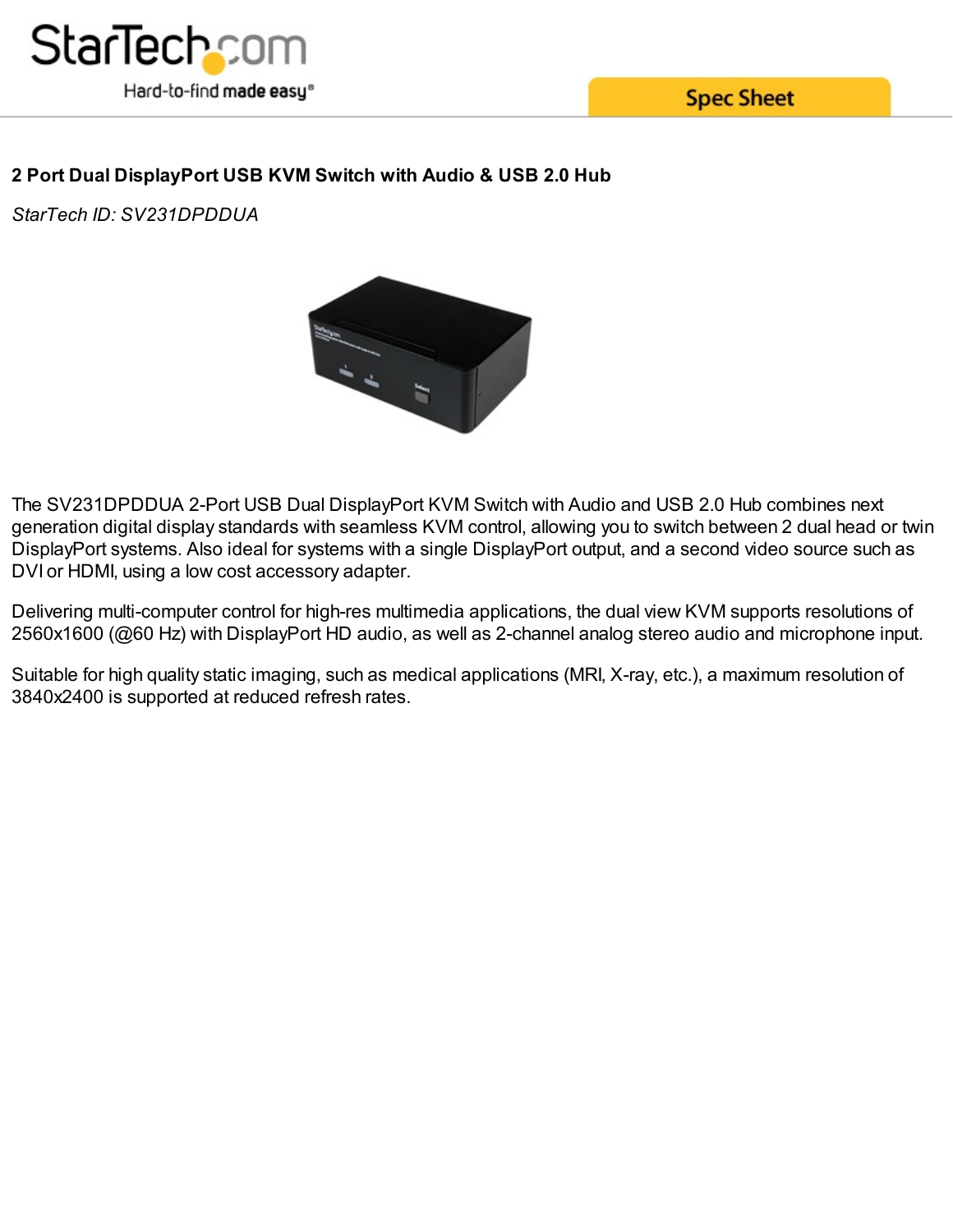

**Spec Sheet** 



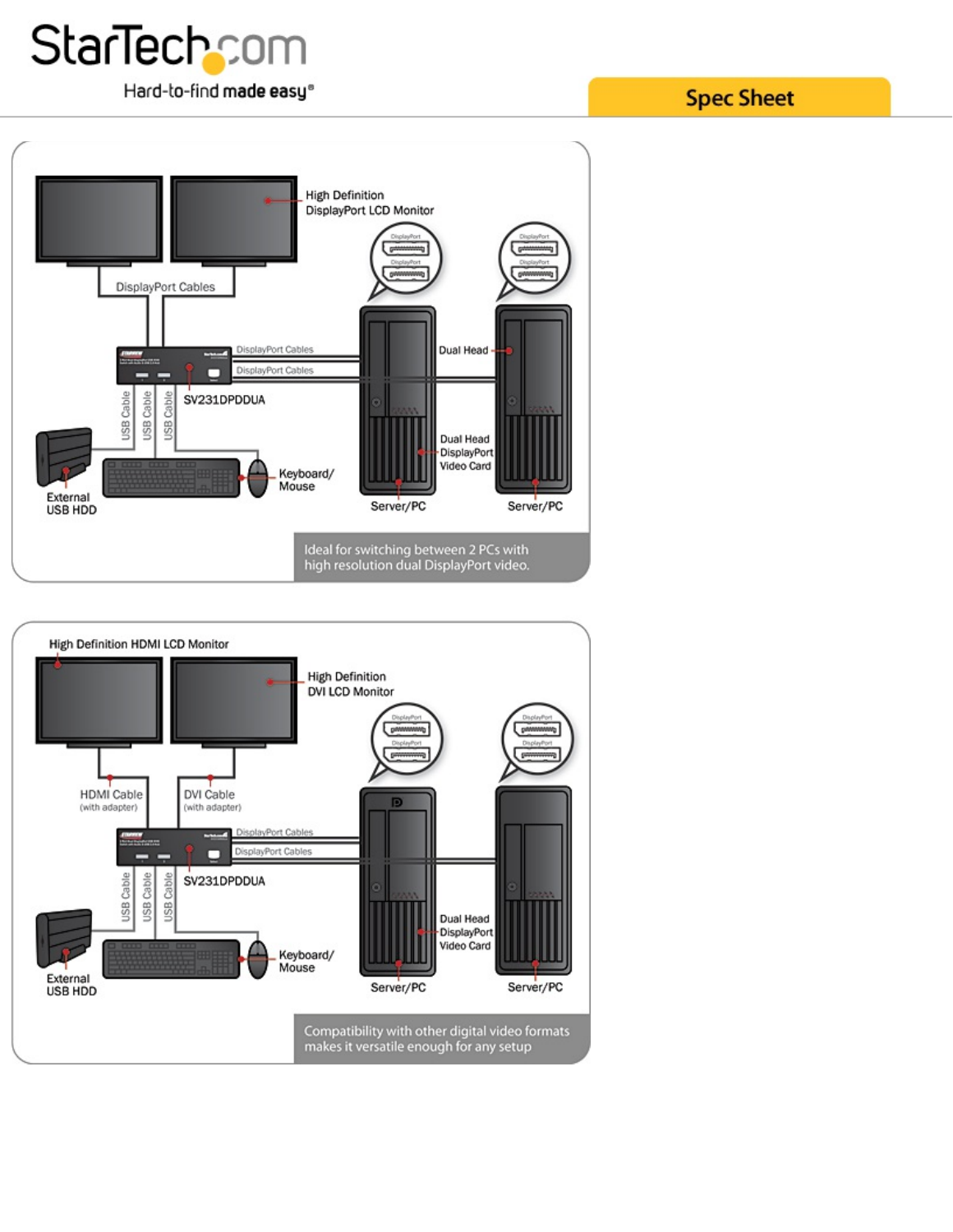



Backed by a StarTech.com 3-year warranty and free lifetime technical support.

## **Applications**

- Multimedia design, multimedia post-production and video editing using Mac or PC computers
- High resolution medical imaging and Health care display, such as MRI and Xray display
- Stock trading stations with dual displays
- Great for PC test/burn-in computer control saving the desk space required for multiple monitors, keyboards and mice
- Dual system control for a single workstation increasing productivity in the office
- Leverage DisplayPort's high resolution capabilities for Satellite Topography equipment
- Perfect for high-res Digital Signage server control, simplifying access to multiple systems

## **Features**

- Native dual DisplayPort connections no adapter required
- Supports 2560x1600 @ 60Hz resolutions; beyond 1080p
- Maximum resolutions of 3840x2400 at lower refresh rates
- 7.1 Channel High Definition Digital Audio supported via the DisplayPort interface
- 3.5mm 2-channel stereo audio and microphone
- Integrated 2 port hub for USB 2.0 peripheral sharing
- No driver or software installation required
- OS Independent
- Hotkey and push-button switching
- Full plug-and-play support with USB console interfaces
- User-defined scan time intervals
- USB 2.0 Hub and Audio can be switched independently
- Supports hot-plug, un-plug and link status-failure detection
- Supports DDC2B for monitor detection
- VESA and CEA compliant
- Small form factor design with rear connection ports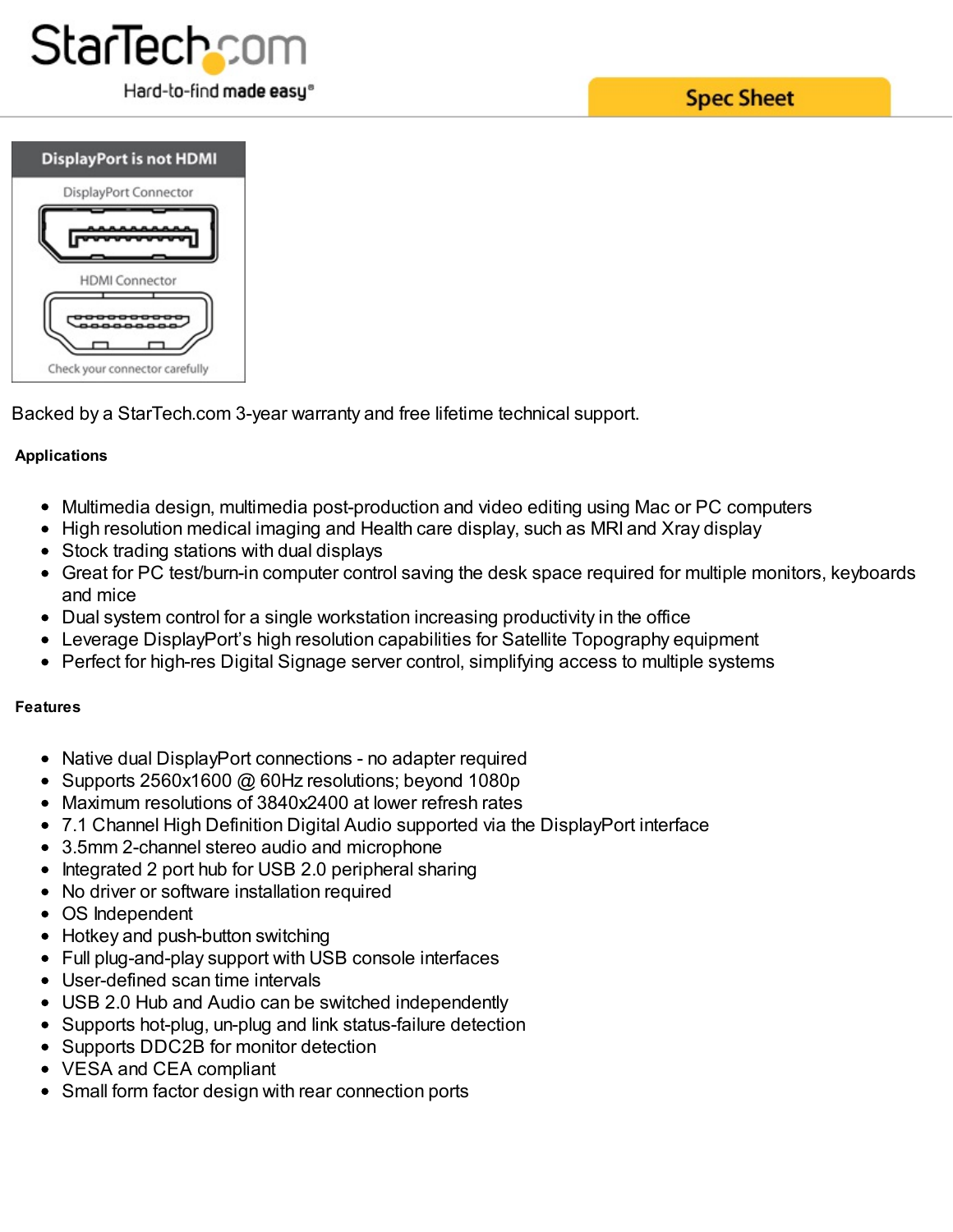

#### **Technical Specifications**

| Warranty                                        | 3 Years                                         |
|-------------------------------------------------|-------------------------------------------------|
| Audio                                           | Yes                                             |
| <b>KVM Ports</b>                                | $\overline{2}$                                  |
| PC Interface                                    | <b>USB</b>                                      |
| PC Video Type                                   | <b>DisplayPort</b>                              |
| Multi-Monitor                                   | Yes                                             |
| Rack-Mountable                                  | <b>No</b>                                       |
| Cables Included                                 | <b>No</b>                                       |
| Daisy-Chain                                     | <b>No</b>                                       |
| Console Interface(s)                            | 2 - 3.5 mm Mini-Jack (3 Position) Female        |
| Console Interface(s)                            | 2 - DisplayPort (20 pin) Female                 |
| Console Interface(s)                            | 4 - USB A (4 pin) Female                        |
| <b>Host Connectors</b>                          | 2 - USB B (4 pin) Female                        |
| <b>Host Connectors</b>                          | 4 - 3.5 mm Mini-Jack (3 Position) Female        |
| <b>Host Connectors</b>                          | 4 - DisplayPort (20 pin) Female                 |
| <b>DVI</b> Support                              | Yes - Dual Link                                 |
| <b>IP Control</b>                               | <b>No</b>                                       |
| Maximum Digital Resolutions WQXGA - 2560 x 1600 |                                                 |
| <b>Wide Screen Supported</b>                    | Yes                                             |
| <b>Maximum Number of Users</b>                  | 1                                               |
| <b>Port Selection Support</b>                   | <b>Push Button and Hotkeys</b>                  |
| <b>OS Compatibility</b>                         | OS independent; No software or drivers required |
| Color                                           | <b>Black</b>                                    |
| <b>Enclosure Type</b>                           | <b>Steel</b>                                    |
| <b>Product Width</b>                            | 161 mm [6.3 in]                                 |
| <b>Product Height</b>                           | 57.5 mm [2.3 in]                                |
| <b>Product Depth</b>                            | 100 mm [3.9 in]                                 |
| <b>Product Weight</b>                           | 1200 g [42.4 oz]                                |
| <b>LED</b> Indicators                           | 2 - Green - On-Line                             |
| <b>LED</b> Indicators                           | 2 - Red - Selected PC                           |
| Power Adapter Included                          | Yes                                             |
| <b>Input Voltage</b>                            | $110 - 240$ AC                                  |
| <b>Input Current</b>                            | 0.8A                                            |
| Output Voltage                                  | 12 DC                                           |
| <b>Output Current</b>                           | 1.5A                                            |
| <b>Center Tip Polarity</b>                      | Positive                                        |
| Plug Type                                       | M                                               |
| <b>Operating Temperature</b>                    | 0°C to 40°C (32°F to 104°F)                     |